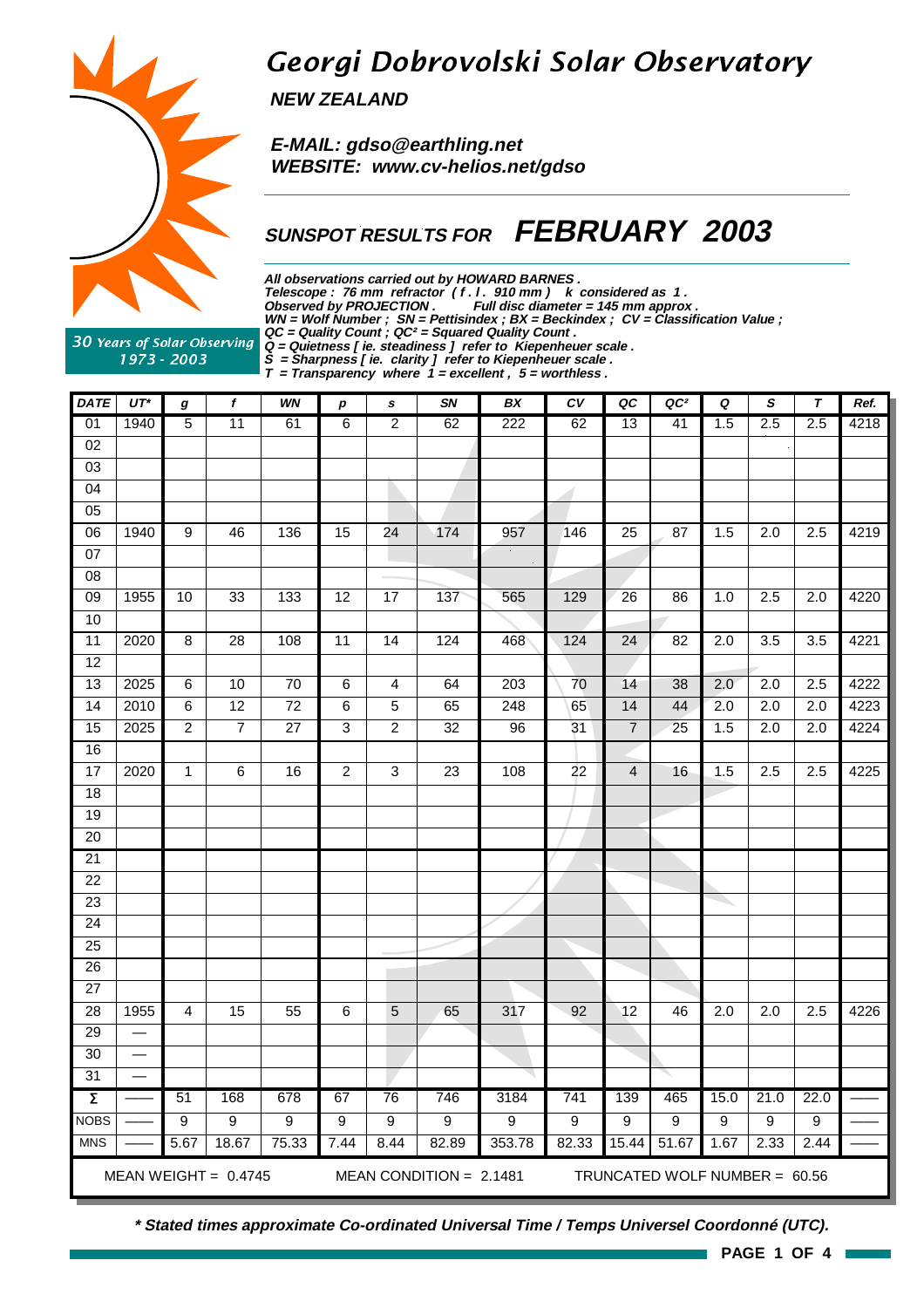

# **SUNSPOT DISTRIBUTION & INTER-SOL INDICES FOR FEBRUARY 2003**

**All observations carried out by HOWARD BARNES .**

Telescope : 76 mm refractor (f. l. 910 mm).<br>Observed by PROJECTION . Full disc diam

Full disc diameter = 145 mm approx .

**IS = Inter-Sol Index .**

**gr = number of multi-spot groups .**

**grfp = number of umbræ within penumbræ within the groups (gr) .**

**grf = number of non-penumbral spots within the groups (gr) .**

**efp = number of single penumbral spots .**

**ef = number of single non-penumbral spots . Q = Quietness [ ie. steadiness ] refer to Kiepenheuer scale .**

**S = Sharpness [ ie. clarity ] refer to Kiepenheuer scale .**

**T = Transparency where 1 = excellent , 5 = worthless .**

| <b>DATE</b>         | UT   | IS               | gr              | $grfp$                    | grf                       | efp                     | ef             | $\pmb Q$         | $\pmb{s}$        | T                | Ref. |
|---------------------|------|------------------|-----------------|---------------------------|---------------------------|-------------------------|----------------|------------------|------------------|------------------|------|
| 01                  | 1940 | 13               | $\overline{2}$  | $\overline{7}$            | $\overline{1}$            | $\overline{2}$          | $\overline{1}$ | 1.5              | 2.5              | 2.5              | 4218 |
| $\overline{02}$     |      |                  |                 |                           |                           |                         |                |                  |                  |                  |      |
| 03                  |      |                  |                 |                           |                           |                         |                |                  |                  |                  |      |
| $\overline{04}$     |      |                  |                 |                           |                           |                         |                |                  |                  |                  |      |
| 05                  |      |                  |                 |                           |                           |                         |                |                  |                  |                  |      |
| $\overline{06}$     | 1940 | 51               | $5\overline{)}$ | 20                        | 22                        | $\overline{c}$          | $\overline{2}$ | 1.5              | 2.0              | 2.5              | 4219 |
| 07                  |      |                  |                 |                           |                           |                         |                |                  |                  |                  |      |
| $\overline{08}$     |      |                  |                 |                           |                           |                         |                |                  |                  |                  |      |
| $\overline{09}$     | 1955 | 39               | $\overline{6}$  | 15                        | 14                        | $\overline{1}$          | $\overline{3}$ | 1.0              | 2.5              | $\overline{2.0}$ | 4220 |
| 10                  |      |                  |                 |                           |                           |                         |                |                  |                  |                  |      |
| 11                  | 2020 | 33               | $\overline{5}$  | $\overline{12}$           | $\overline{13}$           | $\overline{2}$          | $\overline{1}$ | $\overline{2.0}$ | $\overline{3.5}$ | $\overline{3.5}$ | 4221 |
| 12                  |      |                  |                 |                           |                           |                         |                |                  |                  |                  |      |
| $\overline{13}$     | 2025 | $\overline{12}$  | $\overline{2}$  | $\ensuremath{\mathsf{3}}$ | $\ensuremath{\mathsf{3}}$ | $\mathbf{3}$            | $\mathbf{1}$   | $\overline{2.0}$ | $\overline{2.0}$ | $\overline{2.5}$ | 4222 |
| $\overline{14}$     | 2010 | $\overline{14}$  | $\overline{2}$  | $\,$ 5 $\,$               | $\ensuremath{\mathsf{3}}$ | $\overline{\mathbf{c}}$ | $\sqrt{2}$     | 2.0              | 2.0              | $2.0\,$          | 4223 |
| 15                  | 2025 | $\overline{9}$   | $\overline{2}$  | $\overline{5}$            | $\overline{c}$            | 0                       | $\overline{0}$ | 1.5              | 2.0              | 2.0              | 4224 |
| 16                  |      |                  |                 |                           |                           |                         |                |                  |                  |                  |      |
| 17                  | 2020 | $\boldsymbol{7}$ | $\mathbf{1}$    | 3                         | $\ensuremath{\mathsf{3}}$ | 0                       | $\mathbf 0$    | 1.5              | 2.5              | 2.5              | 4225 |
| 18                  |      |                  |                 |                           |                           |                         |                |                  |                  |                  |      |
| 19                  |      |                  |                 |                           |                           |                         |                |                  |                  |                  |      |
| $\overline{20}$     |      |                  |                 |                           |                           |                         |                |                  |                  |                  |      |
| $\overline{21}$     |      |                  |                 |                           |                           |                         |                |                  |                  |                  |      |
| $\overline{22}$     |      |                  |                 |                           |                           |                         |                |                  |                  |                  |      |
| 23                  |      |                  |                 |                           |                           |                         |                |                  |                  |                  |      |
| 24                  |      |                  |                 |                           |                           |                         |                |                  |                  |                  |      |
| 25                  |      |                  |                 |                           |                           |                         |                |                  |                  |                  |      |
| 26                  |      |                  |                 |                           |                           |                         |                |                  |                  |                  |      |
| $\overline{27}$     |      |                  |                 |                           |                           |                         |                |                  |                  |                  |      |
| 28                  | 1955 | 17               | $\overline{2}$  | $\boldsymbol{9}$          | $\overline{4}$            | $\mathbf{1}$            | $\overline{1}$ | 2.0              | 2.0              | 2.5              | 4226 |
| $\overline{29}$     |      |                  |                 |                           |                           |                         |                |                  |                  |                  |      |
| 30                  |      |                  |                 |                           |                           |                         |                |                  |                  |                  |      |
| $\overline{31}$     |      |                  |                 |                           |                           |                         |                |                  |                  |                  |      |
| $\overline{\Sigma}$ |      | 195              | $\overline{27}$ | 79                        | 65                        | 13                      | 11             | 15.0             | 21.0             | 22.0             |      |
| <b>NOBS</b>         |      | $\overline{9}$   | $\overline{9}$  | $\overline{9}$            | $\overline{9}$            | $\overline{9}$          | $\overline{9}$ | $\overline{9}$   | $\overline{9}$   | $\overline{9}$   |      |
| <b>MNS</b>          |      | 21.67            | 3.00            | 8.78                      | 7.22                      | 1.44                    | 1.22           | 1.67             | 2.33             | 2.44             |      |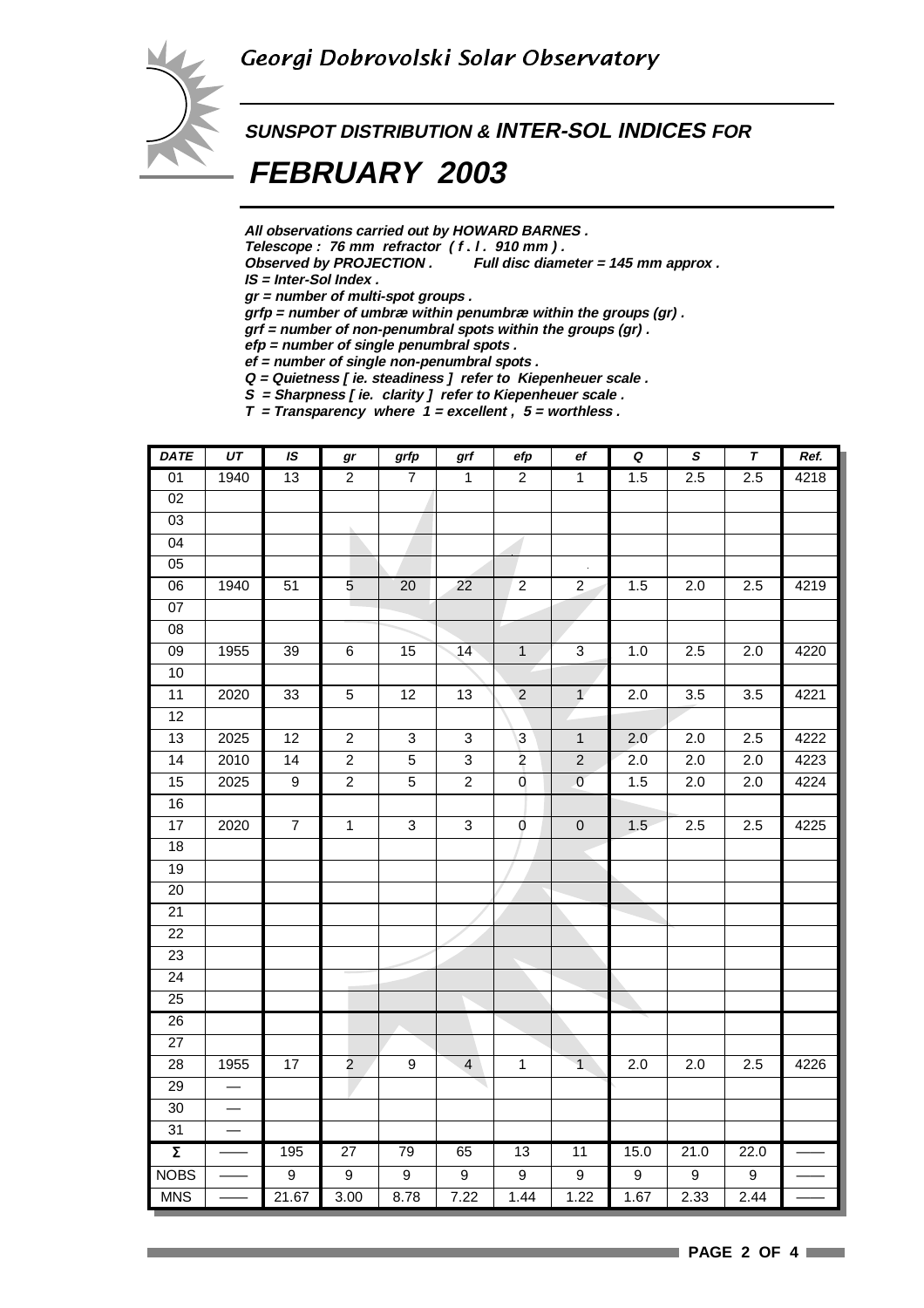### **SUNSPOT CENSUS BY CLASSIFICATION FOR**

# **FEBRUARY 2003**

**All observations carried out by HOWARD BARNES .** Telescope : 76 mm refractor (f. l. 910 mm).<br>Observed by PROJECTION . Full disc dian Full disc diameter = 145 mm approx . **IF 2 OR MORE REGIONS ARE OF THE SAME CLASSIFICATION , THEN SUNSPOT COUNTS ARE SEPARATED BY SOLIDI ( / ) .**

| <b>DATE</b>   | $U\!T$                   | $\pmb{c}$<br>В<br>A |              |                  |                  | D                |                | E                | $\overline{F}$                        |                | G              |                         | $H_{\rm}$                   |                | J           |                |                |                |                  |
|---------------|--------------------------|---------------------|--------------|------------------|------------------|------------------|----------------|------------------|---------------------------------------|----------------|----------------|-------------------------|-----------------------------|----------------|-------------|----------------|----------------|----------------|------------------|
|               |                          | $\bm{g}$            | f            | $\boldsymbol{g}$ | $\boldsymbol{f}$ | $\bm{g}$         | f              | $\boldsymbol{g}$ | f                                     | $\bm{g}$       | f              | $\boldsymbol{g}$        | f                           | g              | $\mathbf f$ | g              | f              | g              | $\boldsymbol{f}$ |
| 01            | 1940                     | $\overline{1}$      | $\mathbf{1}$ | $\mathbf 0$      | $\mathbf 0$      | $\mathbf 0$      | 0              | $\overline{2}$   | 3/5                                   | $\mathbf 0$    | $\mathbf 0$    | $\mathbf 0$             | $\boldsymbol{0}$            | $\mathsf 0$    | 0           | 0              | 0              | 2              | 1/1              |
| 02            |                          |                     |              |                  |                  |                  |                |                  |                                       |                |                |                         |                             |                |             |                |                |                |                  |
| 03            |                          |                     |              |                  |                  |                  |                |                  |                                       |                |                |                         |                             |                |             |                |                |                |                  |
| 04            |                          |                     |              |                  |                  |                  |                |                  |                                       |                |                |                         |                             |                |             |                |                |                |                  |
| 05            |                          |                     |              |                  |                  |                  |                |                  |                                       |                |                |                         |                             |                |             |                |                |                |                  |
| 06            | 1940                     | $\overline{2}$      | 1/1          | $\mathbf{1}$     | $\overline{2}$   | $\mathbf 0$      | $\mathbf 0$    | $\mathbf{3}$     | 4/7/8                                 | $\mathbf{1}$   | 21             | $\mathbf 0$             | $\pmb{0}$                   | $\mathbf 0$    | 0           | 0              | 0              | $\overline{2}$ | 1/1              |
| 07            |                          |                     |              |                  |                  |                  |                |                  |                                       |                |                |                         |                             |                |             |                |                |                |                  |
| 08            |                          |                     |              |                  |                  |                  |                |                  |                                       |                |                |                         |                             |                |             |                |                |                |                  |
| 09            | 1955                     | 3                   | 1/1/1        | 0                | $\mathbf 0$      | $\overline{2}$   | 4/6            | $\overline{c}$   | 4/5                                   | $\mathbf{1}$   | 8              | $\mathbf 0$             | $\mathbf 0$                 | $\mathbf 0$    | 0           | $\mathbf 0$    | 0              | $\overline{2}$ | 1/2              |
| 10            |                          |                     |              |                  |                  |                  |                |                  |                                       |                | ò.             |                         |                             |                |             |                |                |                |                  |
| 11            | 2020                     | $\mathbf{1}$        | $\mathbf{1}$ | $\mathbf 0$      | 0                | $\mathbf{1}$     | 6              | 4                | 2/4/5/8                               | $\mathbf 0$    | $\mathbf 0$    | $\mathbf 0$             | $\mathbf 0$                 | $\mathbf 0$    | 0           | 0              | 0              | $\overline{2}$ | 1/1              |
| 12            |                          |                     |              |                  |                  |                  |                |                  |                                       |                |                |                         |                             |                |             |                |                |                |                  |
| 13            | 2025                     | $\mathbf{1}$        | $\mathbf{1}$ | $\mathbf 0$      | $\mathbf 0$      | $\mathbf{1}$     | $\overline{2}$ | $\overline{1}$   | 4                                     | $\mathbf 0$    | $\overline{0}$ | $\mathbf 0$             | $\pmb{0}$                   | 0              | 0           | 0              | 0              | 3              | 1/1/1            |
| 14            | 2010                     | $\overline{2}$      | 1/1          | $\mathbf 0$      | $\mathbf 0$      | $\mathbf{1}$     | $\overline{2}$ | $\pmb{0}$        | 0                                     | $\mathbf{1}$   | 6              | $\pmb{0}$               | $\mathbf 0$                 | 0              | 0           | $\mathbf 0$    | 0              | $\overline{2}$ | 1/1              |
| 15            | 2025                     | 0                   | 0            | $\mathbf 0$      | $\mathbf 0$      | $\mathbf{1}$     | 3              | $\mathbf{1}$     | 4                                     | $\mathbf 0$    | $\mathbf 0$    | $\pmb{0}$               | $\pmb{0}$                   | 0              | 0           | 0              | 0              | $\mathbf 0$    | $\mathbf 0$      |
| 16            |                          |                     |              |                  |                  |                  |                |                  |                                       |                |                |                         |                             |                |             |                |                |                |                  |
| 17            | 2020                     | $\mathbf 0$         | 0            | $\mathbf 0$      | $\mathbf 0$      | $\mathbf 0$      | 0              | $\mathbf{1}$     | 6                                     | $\mathbf 0$    | $\mathbf 0$    | $\bf 0$                 | $\mathbf 0$                 | 0              | 0           | 0              | 0              | $\mathbf 0$    | $\mathbf 0$      |
| 18            |                          |                     |              |                  |                  |                  |                |                  |                                       |                |                |                         |                             |                |             |                |                |                |                  |
| 19            |                          |                     |              |                  |                  |                  |                |                  |                                       |                |                |                         |                             |                |             |                |                |                |                  |
| 20            |                          |                     |              |                  |                  |                  |                |                  |                                       |                |                |                         |                             |                |             |                |                |                |                  |
| 21            |                          |                     |              |                  |                  |                  |                |                  |                                       |                |                |                         |                             |                |             |                |                |                |                  |
| 22            |                          |                     |              |                  |                  |                  |                |                  |                                       |                |                |                         |                             |                |             |                |                |                |                  |
| 23            |                          |                     |              |                  |                  |                  |                |                  |                                       |                |                |                         |                             |                |             |                |                |                |                  |
| 24            |                          |                     |              |                  |                  |                  |                |                  |                                       |                |                |                         |                             |                |             |                |                |                |                  |
| 25            |                          |                     |              |                  |                  |                  |                |                  |                                       |                |                |                         |                             |                |             |                |                |                |                  |
| 26            |                          |                     |              |                  |                  |                  |                |                  |                                       |                |                |                         |                             |                |             |                |                |                |                  |
| 27            |                          |                     |              |                  |                  |                  |                |                  |                                       |                |                |                         |                             |                |             |                |                |                |                  |
| 28            | 1955                     | $\mathbf{1}$        | $\mathbf{1}$ | $\mathbf 0$      | $\mathbf 0$      | $\mathbf 0$      | $\overline{0}$ | $\overline{1}$   | $\overline{7}$                        | $\mathbf{1}$   | 6              | $\overline{0}$          | $\mathbf 0$                 | $\mathbf 0$    | 0           | 0              | 0              | $\mathbf{1}$   | $\mathbf{1}$     |
| 29            |                          |                     |              |                  |                  |                  |                |                  |                                       |                |                |                         |                             |                |             |                |                |                |                  |
| 30            |                          |                     |              |                  |                  |                  |                |                  |                                       |                |                |                         |                             |                |             |                |                |                |                  |
| 31            | $\overline{\phantom{0}}$ |                     |              |                  |                  |                  |                |                  |                                       |                |                |                         |                             |                |             |                |                |                |                  |
| <b>TOTALS</b> |                          | 11                  | $11$         |                  | $\sqrt{2}$       | $\boldsymbol{6}$ | 23             | 15               | 76                                    | $\overline{4}$ | 41             | $\overline{\mathbf{0}}$ | $\pmb{0}$                   | $\overline{0}$ | $\mathbf 0$ | $\overline{0}$ | $\overline{0}$ | 14             | 15               |
|               |                          |                     |              |                  |                  |                  |                |                  | REGIONAL PERCENTAGES                  |                |                |                         |                             |                |             |                |                |                |                  |
| A             |                          |                     | $\sf B$      |                  | $\mathsf C$      |                  | D              |                  | $\mathsf E$                           |                | F              | G                       | H                           |                |             | J              |                |                | $\Sigma g$       |
|               | 21.6                     |                     |              |                  |                  |                  |                |                  |                                       |                |                |                         |                             |                |             |                |                |                |                  |
|               |                          |                     | $2.0\,$      |                  | 11.8             |                  | 29.4           |                  | $7.8$                                 |                | $0.0\,$        | $0.0\,$                 | $0.0\,$                     |                |             | 27.5           |                |                | 51               |
|               |                          |                     |              |                  | $NOBS = 9$       |                  |                |                  | $\overline{p / g}$ mean = 1.3824      |                |                |                         | $\frac{1}{2}$ mean = 3.4475 |                |             |                |                |                |                  |
|               |                          |                     |              |                  |                  |                  |                |                  | $\frac{1}{p}$ / g mean = 1.3137       |                |                |                         | $\frac{1}{2}$ mean = 3.2941 |                |             |                |                |                |                  |
|               |                          |                     |              |                  |                  |                  |                |                  | GROUP COMPLEXITY INDEX (GCI) = 4.6078 |                |                |                         |                             |                |             |                |                |                |                  |
|               |                          |                     |              |                  |                  |                  |                |                  |                                       |                |                |                         |                             |                |             |                |                |                |                  |